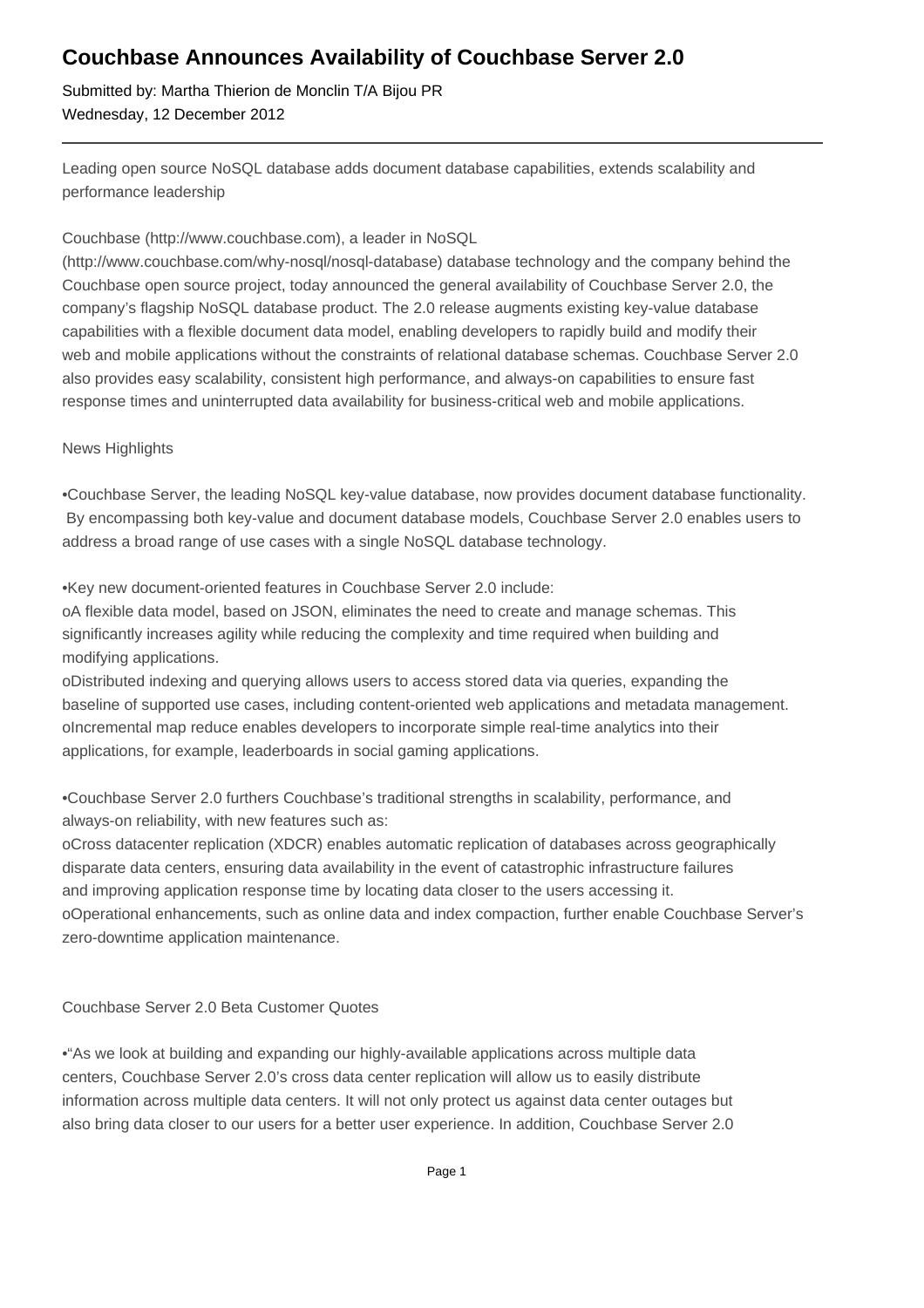builds on to the key-value capabilities, and adds indexing and querying that will allow us to create richer applications for our users." – J. Steven Young, Team Lead, Site Reliability Engineering, **Orbitz** 

• "McGraw Hill Education is committed to building innovative digital products and services for the education market. Using new approaches to technology, we are pioneering new ways of teaching and learning with digital technologies. NoSQL database technology, and in particular Couchbase, fits well with our vision. As a document database, Couchbase Server 2.0 provides a flexible data model – including indexing and querying, full-text search integration and incremental Map Reduce – on which we can develop content-rich, highly dynamic, interactive applications that will transform how people teach and learn." – Christopher Tse, Director of McGraw Hill Education Labs

• "As we add functionality to our new and existing games, indexing and querying will be critical to the feature implementation. With its flexible data model, the Couchbase Server 2.0 document database is a great fit for our needs and will help us be a more agile competitor in the rapidly evolving social gaming space." – Xiang Shen, Server Lead, Stomp Games, Tencent

• "As a mobile advertising platform, we serve and manage hundreds of millions of user profiles and that number is growing daily. The ability to scale the data tier easily can make or break our success, so the cluster management capabilities in Couchbase Server are a huge advantage for us, allowing us to expand on demand. In addition, the ability to index and query data brings us a lot more flexibility to rapidly enhance our platform." – Benjamin Gordon, Chief Architect, Jumptap

## Additional Supporting Quotes

• "Couchbase 2.0 is the most important release to date in the life of Couchbase NoSQL technology, and we've worked hard to make sure it provides the same easy scalability, consistently high performance, and reliability at scale for which Couchbase has become well known, while also providing the indexing and querying capabilities that developers love about a document database. We think Couchbase 2.0 is a great fit for those looking for a better scaling, higher performance alternative to existing document database offerings." – Bob Wiederhold, CEO, Couchbase

• "New use cases and data requirements for high usage, massive scale-out and flexible, rapidly changing design needs are pushing RDBMS products beyond their limits. Those products were designed for fixed schemas, where data structure varies little over time. NoSQL offerings are drawing a great deal of attention because they are designed for greater flexibility and less-fixed data definition, in line with the expectations of programmers building today's new systems." – Merv Adrian, Research VP, Gartner

#### Additional Online Resources

- • Download (http://www.couchbase.com/download) Couchbase Server 2.0
- • Read (http://blog.couchbase.com/key-value-or-document-database-couchbase-2-dot-0-bridges-gap) Couchbase CEO, Bob Wiederhold's blog on Couchbase 2.0
- • Learn (http://blog.couchbase.com/key-value-or-document-database-couchbase-2-dot-0-bridges-gap) more about the Couchbase Open Source Project
- • Follow (http://www.twitter.com/couchbase) @Couchbase on Twitter